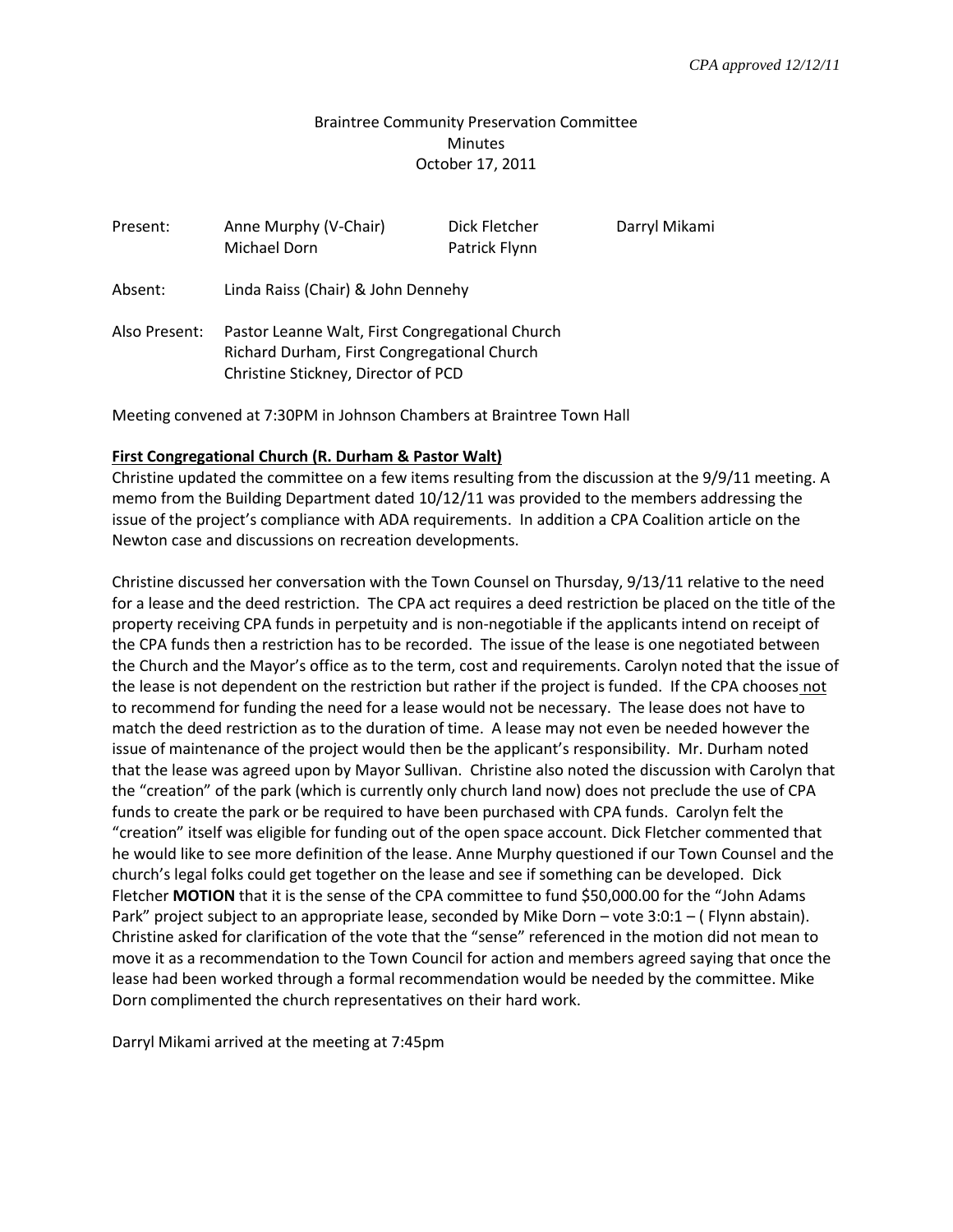Page 2 CPC Minutes 10/17/11

## **New & Old Business:**

*Highland Playground Update:* Christine provided the members with a letter dated 10/4/11 from Bill Hedlund describing to date the amount of money either spent or contractually committed. Christine provided a summary of how the project is progressing and a change to the installer situation in which Northeast builders is now the clerk of works supervising DPW workers with assembly of the equipment. Christine at first had concerns with this arrangement but consulted with the CPA Coalition and reviewed with Carolyn Murray MGL Chap.44 Section 6 of the CPA Act that only overtime is eligible for payment by CPA funds not regularly budgeted personnel time. Tom Whalen is using DPW personnel and will be requesting payment of only overtime with the CPA funds.

*CPA Signage:* Christine provided handouts to the members – one handout was a proposed construction sign that would be posted only during the construction phase of developments, the second handout was for a permanent sign (Christine was recommending bronze) that is placed on structures long term denoting the use the CPA funds. Both handouts depicted photos of what would be the signs for Braintree is proposed. Dick Fletcher questioned why should we spend funds for the need for a permanent sign? Christine responded that in most communities that is what is done as part of the permanent deed restriction. Members seemed to have no issues with the temporary construction signs. Discussion on the permanent signs would be put over to the next meeting for full committee input.

## **Executive Session:**

Dick Fletcher made a **MOTION** to enter into executive session for the purpose of discussions regarding a potential acquisition, seconded by Mike Dorn – roll call vote by the Chair: M. Dorn – yes  $D.$  Mikami – yes  $A.$  Murphy – yes P. Flynn – yes D. Fletcher – yes

The committee with only Christine Stickney present entered into executive session.

Dick Fletcher made a **MOTION** to come out of executive session and return to the regular meeting, seconded by Mike Dorn – roll call vote by the Chair:

| M. Dorn – yes  | D. Mikami – yes     | A. Murphy – yes |
|----------------|---------------------|-----------------|
| P. Flynn – yes | D. Fletcher $-$ yes |                 |

*Monthly Finance Report:* Christine provided members with a two page report dated 10/11/11 – 10/19/11 from the Accounting department showing the balance sheet for the CPA and Articles with encumbrances. Dick Fletcher explained how the report works. Anne Murphy expressed her concern with the accounting procedure and how it appears not to follow general accounting processes. Pat Flynn questioned how comfortable the CPA committee is with their financial numbers and is the "CPA in a good place?" Christine expressed a concern she has with pending legislation at the State House that proposes to exempt the first 100k for businesses as well as residential. Since Braintree has a split rate with a much higher rate for commercial this is in her opinion concerning particularly because Braintree only adopted the 1% and not the full 3% eligible under the CPA Act. Dick responded that we have had a spell with no committee and no appropriations for projects that have allowed us to bank funds. Dick estimated presently we take in about \$500k in local taxes and perhaps \$200k from the CPA account.